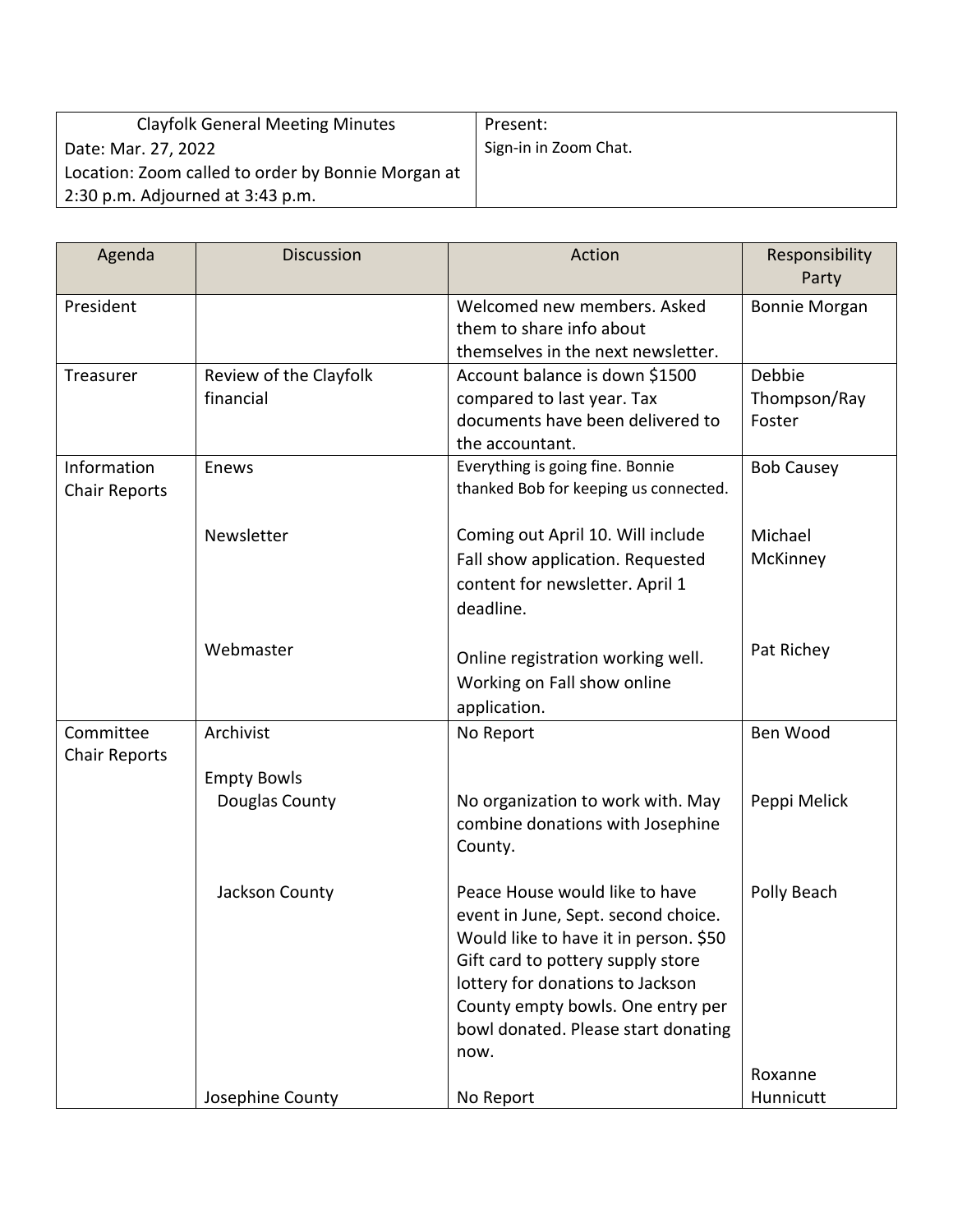|                        | Library                   | Will wait to purchase books until<br>fall. Send ideas for books to Viviana.                                                                                                                                               | Viviana Padilla            |
|------------------------|---------------------------|---------------------------------------------------------------------------------------------------------------------------------------------------------------------------------------------------------------------------|----------------------------|
|                        | Membership                | 9 new members. Welcome letter,<br>newsletter other info sent to new<br>members.                                                                                                                                           | <b>Bob Causey</b>          |
|                        | Points                    | Compiling 2021 points in<br>preparation for Fall show<br>applications.                                                                                                                                                    | Patt Causey                |
|                        | Program/Activity          | Need new chair                                                                                                                                                                                                            | Empty                      |
|                        | Scholarship               | (Bonnie) Need ideas for getting<br>word out about scholarships. Need<br>help next month to send<br>applications.                                                                                                          | <b>Betsy Moore</b>         |
|                        | Show                      | Medford Armory reserved for Nov.<br>18, 19, 20. Proceeding assuming<br>show will happen, no restrictions.<br>Applications available in a couple of<br>weeks. Need a volunteer to head up<br>publicity in Southern Oregon. | Michael<br>McKinney        |
|                        | Workshop                  | Tea Duong will present a workshop<br>May 14-15 at Ray Foster's studio.<br>Demo only. Tea: How to move clay<br>on the wheel easier. Possibility<br>more than skill. Technique, texture,<br>finesse, efficiency.            | Carole Hayne/Jim<br>Nordal |
|                        | Social media              | No Report                                                                                                                                                                                                                 | Sandy Brown                |
| 3 pm -3:26pm           |                           | Business meeting suspended to<br>accommodate schedule of Program<br>presenter (Liz O'Brien).                                                                                                                              | <b>Bonnie Morgan</b>       |
| General<br>Information | <b>Glaze Study Groups</b> | Ashland group had its first meeting<br>hosted by Marydee Bombick.<br>Meetings scheduled monthly.                                                                                                                          | <b>Bonnie Morgan</b>       |
|                        |                           | Gold Hill group hosted by Jennie<br>Harkins. First meeting scheduled.                                                                                                                                                     |                            |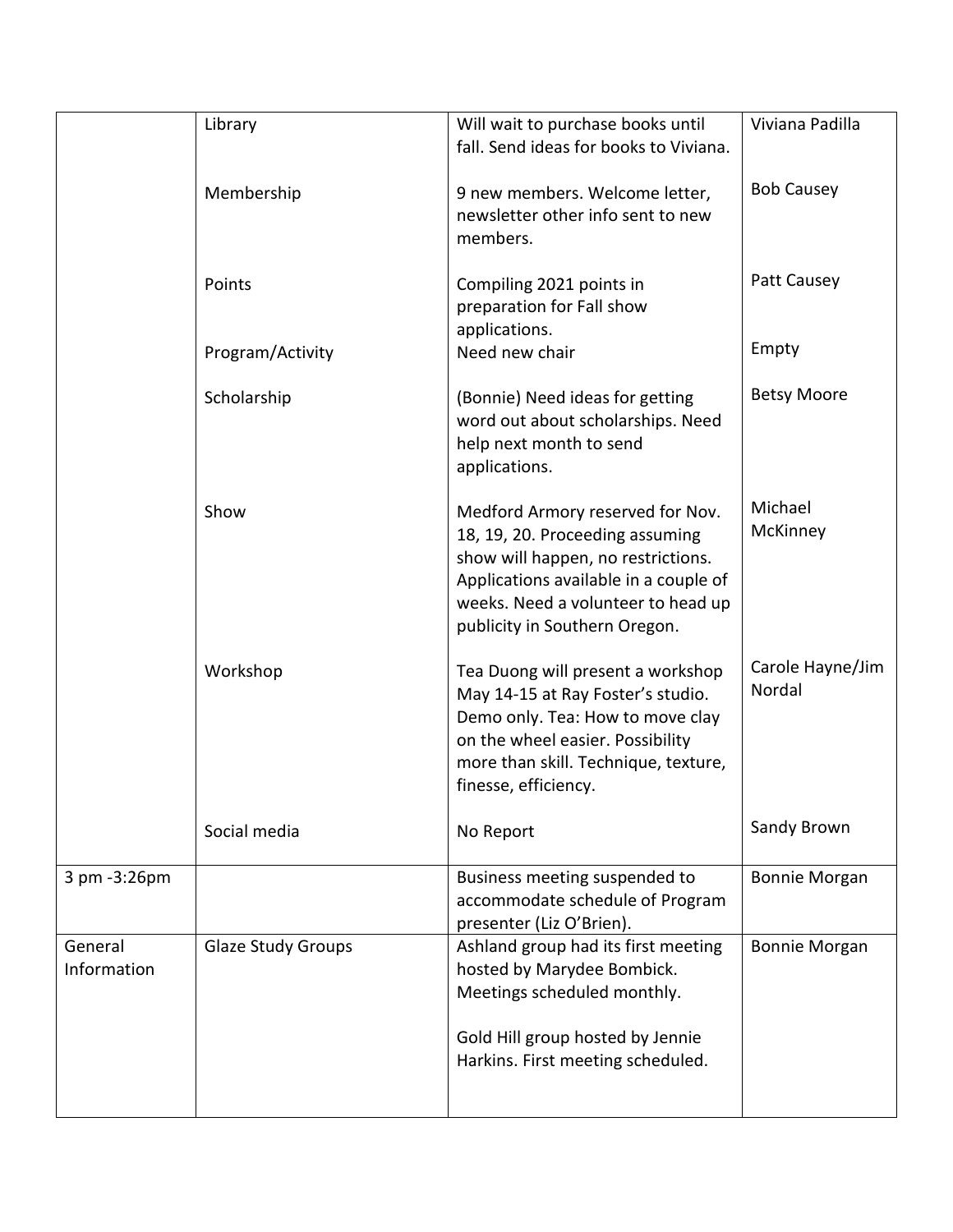|              | Spring Show and Sale            | May 21, 10am-5pm. EdenVale                         | Polly Beach          |
|--------------|---------------------------------|----------------------------------------------------|----------------------|
|              |                                 | Winery (Voorhies Mansion),                         |                      |
|              |                                 | Medford. 24 booths registered.                     |                      |
|              |                                 |                                                    |                      |
|              |                                 | Drop off donations for empty bowls.                |                      |
|              |                                 |                                                    |                      |
|              | <b>Clayfolk Opportunities</b>   | Contact Bonnie Morgan to learn                     | <b>Bonnie Morgan</b> |
|              |                                 | more.                                              |                      |
|              |                                 | Vice President, Newsletter Editor                  |                      |
|              |                                 | Program Chair                                      |                      |
|              |                                 | Empty Bowls - Josephine County -                   |                      |
|              |                                 | work with Roxanne Hunnicutt                        |                      |
| June General | June 25, 2:30 pm                | Swap and potluck at Shirley Huft's                 | <b>Bonnie Morgan</b> |
| Meeting      |                                 | studio in Grants Pass. Shirley is                  |                      |
|              |                                 | liquidating her studio. All for sale               |                      |
|              |                                 | including 4 wheels, 2 kilns, tools,                |                      |
|              |                                 | glaze materials and more.                          |                      |
|              |                                 |                                                    |                      |
|              | Business meeting adjourned      | 3:48 pm                                            | <b>Bonnie Morgan</b> |
|              | NW Ceramics, Phoenix            | Classes:                                           | Liz O'Brien          |
| Program      |                                 |                                                    |                      |
|              |                                 | One time wheel, hand-building,                     |                      |
|              |                                 | sculpture class                                    |                      |
|              |                                 | 6 week wheel intro class                           |                      |
|              |                                 | 6 week hand-building class                         |                      |
|              |                                 | Kids classes                                       |                      |
|              |                                 | Membership - open studio                           |                      |
|              |                                 | Work is fired to cone 6, oxidation.                |                      |
|              |                                 | Glazes supplied.                                   |                      |
|              |                                 | Occasional raku firing                             |                      |
|              | Plans to build wood-firing kiln | Train kiln based on the ones at                    | Jane Anderson        |
|              |                                 | Northern Arizona University.                       |                      |
|              |                                 | Community help with building and                   |                      |
|              |                                 | firing.                                            |                      |
|              |                                 | On Jane's property between                         |                      |
|              |                                 | Jacksonville and Ruch, owned by                    |                      |
|              |                                 | Jane.                                              |                      |
|              |                                 | Goal to finish by Jane's 70 <sup>th</sup> birthday |                      |
|              |                                 | (Sept. 2023)                                       |                      |
|              |                                 | Contact Jane for more info:                        |                      |
|              |                                 | jane@washdish.com                                  |                      |
|              |                                 | Jane's handout is attached at the                  |                      |
|              |                                 | end of the minutes.                                |                      |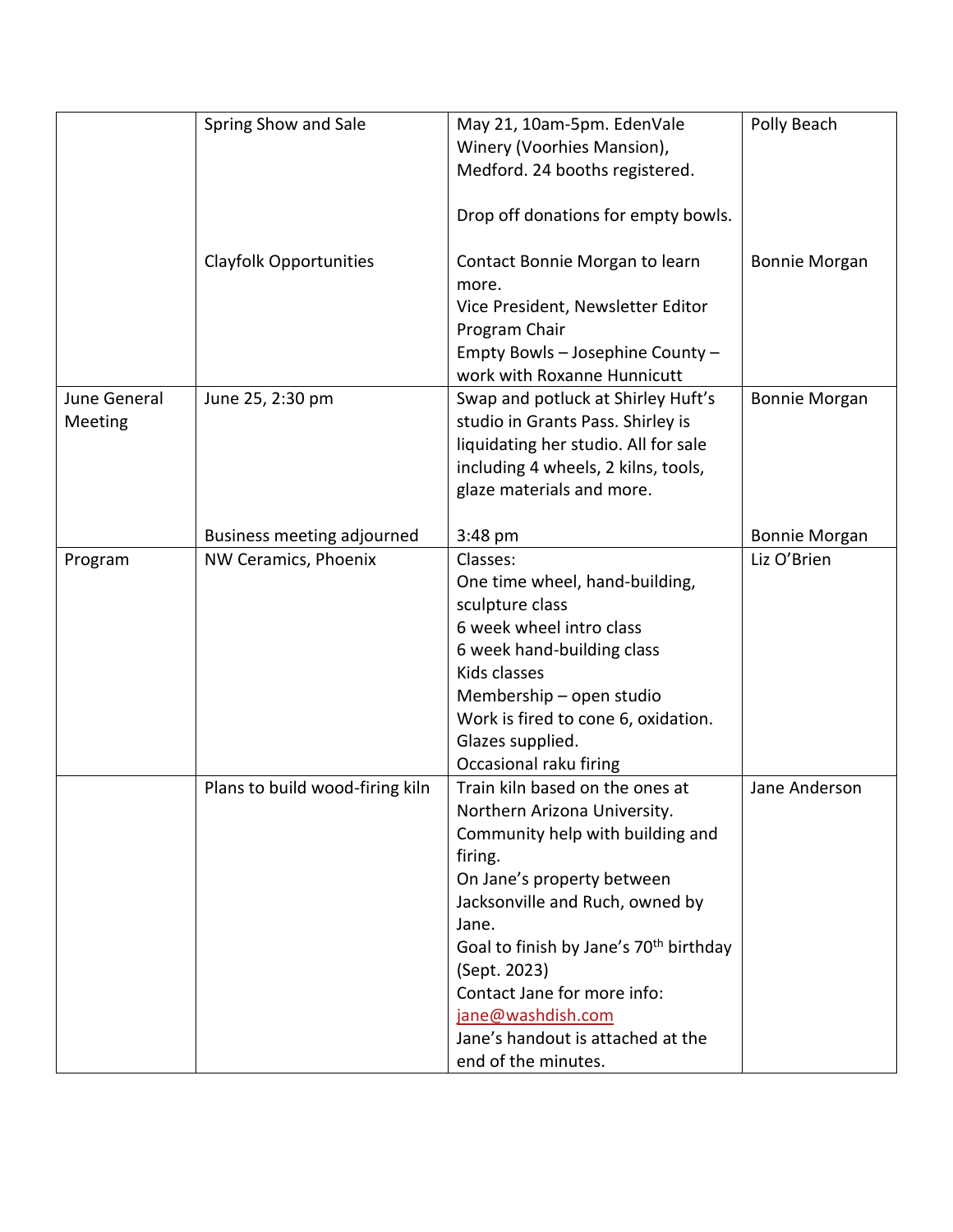| Southern Oregon Clay | Hours Wed.-Sat. 12-4 pm           | <b>Bonnie Morgan</b> |
|----------------------|-----------------------------------|----------------------|
| <b>Distributers</b>  | email order before coming         | <i>(interviewed)</i> |
|                      | Numerous supply issues, materials | Johnathon)           |
|                      | in short supply, price increases. |                      |
|                      | Amaco products can take 6 weeks   |                      |
|                      | Skutt kilns 6 months              |                      |
|                      | Skutt element 3 months            |                      |